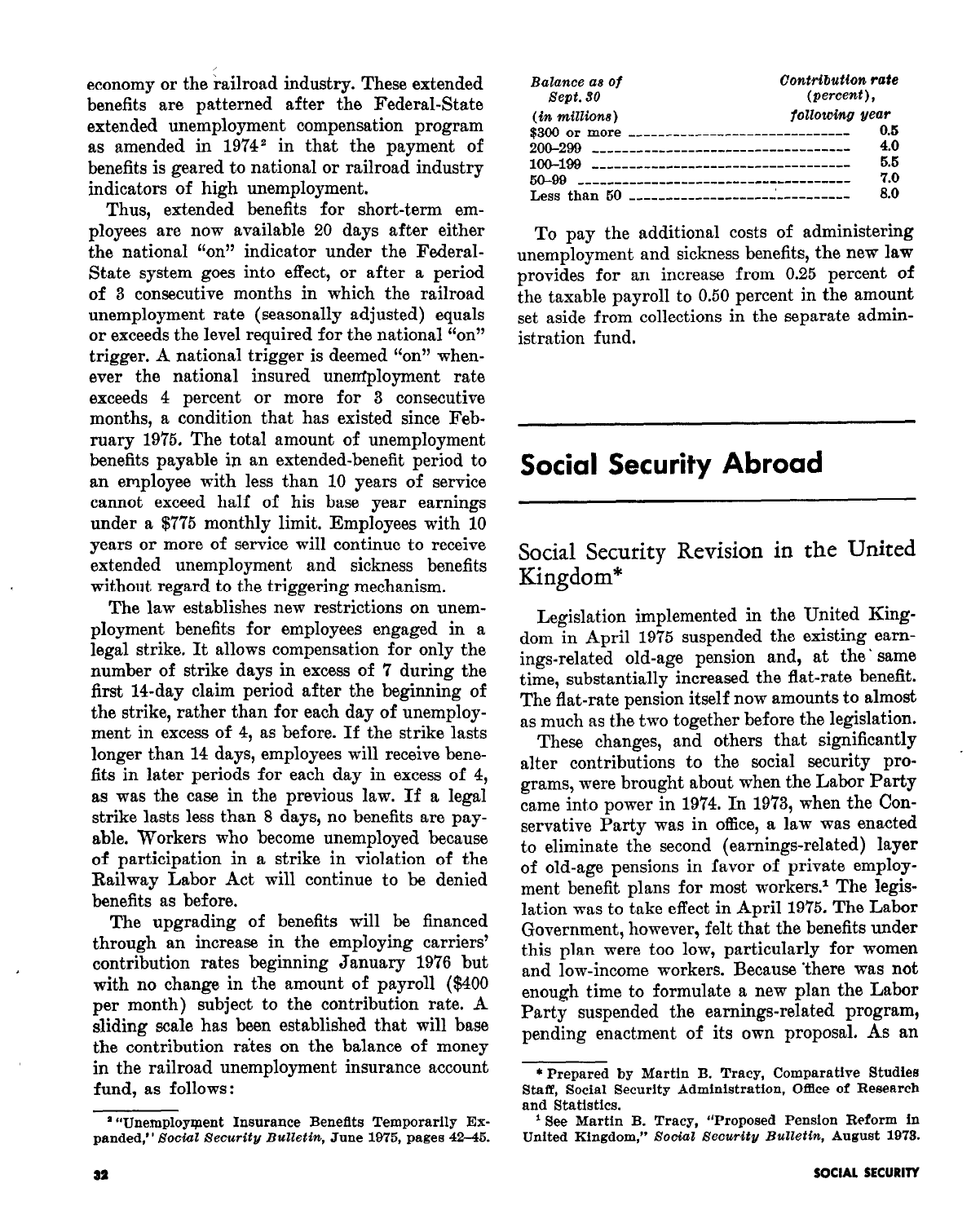interim measure, the flat-rate benefit program was retained and benefits were increased to approximately the same level they were at when the flat-rate and earnings-related benefits were combined.

#### BACKGROUND

A number of factors led to suspension of the earnings-related pension. In 1961, the old-age pension in the United Kingdom was a two-tier program consisting of a flat-rate benefit and an earnings-related graduated pension. The flat-rate benefit, the foundation of the social security system since the 1940's, had encountered increasing difficulties during the 50's when inflation reduced the value of pension benefits that were not automatically adjusted. The proportion of the population of pension age grew, expectation of higher benefits mcreased, and the cost of the country's supplementary means-tested benefits rose steadily.

The earnings-related pension was designed to compensate for inflation for employees who had no private or company plan coverage. Based on employee and employer contributions, this second layer was also meant to help reduce the growing expenditures of the national government for supplemental means-tested benefits to retirees whose income did not reach a subsistence level.

The limited success of the earnings-related pension in meeting these objectives led to a 1969 Labor Government attempt to adopt a new social security approach that eliminated the flatrate benefit in favor of an entirely earningsrelated program. A change of government prevented conclusive action on the plan. In 1971 the Conservative Government proposed its own plan for pension reform, designed to increase benefit levels without raising contributions or national expenditures while maintaining the twotier system. The problem, cited in a White Paper that year, was the inadequate expansion of private retirement plans. To encourage growth in the private sector, under the proposals made at that time (enacted into law in 1973) the basic flat-rate benefit payment would be retained and the second level earnings-related. social security pension would be replaced primarily by coverage under earnings-related private programs. Various categories of persons who could not be covered by a regular private scheme would come under a special earnings-related "state reserve" plan.

All the proposals have aimed at revising the system of income maintenance in old age to reduce the Government's share of the financing, to protect against inflation, and to provide more nearly adequate benefits. The controversy has been whether the primary means for accomplishing these goals should be the social security system or company benefit plans (occupational schemes) .\* Labor has favored the former and the Conservatives the latter. The shifts in government have prevented the implementation of either approach. The 1975 legislation is thus an interim measure, pending the preparation of the specifics of a new plan. The accompanying chart summarizes these developments.

#### PROVISIONS OF NEW LEGISLATION

#### Old-Age Pension

The most significant benefit change is suspension of the earnings-related benefit in the old-age insurance program and the interim strengthening of the flat-rate benefit. Under the previous law, that benefit was designed to provide a minimum floor of income and the earnings-related pension was aimed at raising the payment level to an amount more in line with previous earnings. The benefit related to earnings was based on total contributions paid by the worker over his lifetime. Combined, these two tiers brought the total benefit of a single retiree to about 29 percent of earnings (for an average worker in manufacturing at the end of 1972) and the benefit of a married couple to 40 percent.

Despite suspension of the earnings-related benefit, the April 1975 level of old-age pension payments was only about 20 percent less than that previously payable under the two-tier system at the end of 1974. The effort to reduce the number of persons eligible for means-tested allow-

<sup>&</sup>lt;sup>2</sup> Private pension plans cover about 50 percent of the labor force-including, before April 1876, about 8 million in contracted-out plans that substituted a private plan for the Government-administered earnings-related social security plan.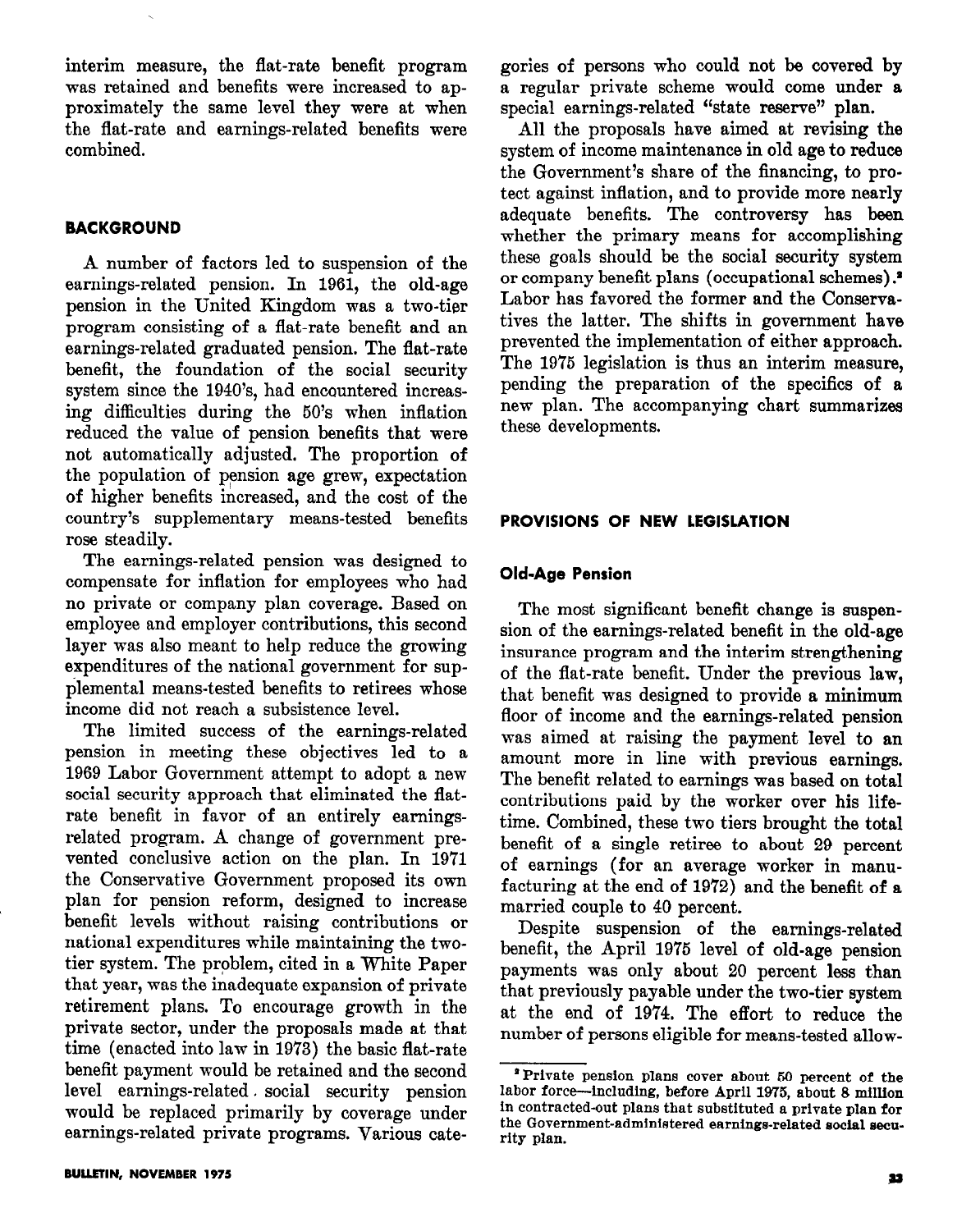Summary of changes and proposals related to 2-layer old-age pension, 1961-75

|                                                                                                 | Old-age pension                                                                                                                                                                                            |                                                                                                                                                            |                                                                                                                                                                                                                        |  |  |  |  |  |
|-------------------------------------------------------------------------------------------------|------------------------------------------------------------------------------------------------------------------------------------------------------------------------------------------------------------|------------------------------------------------------------------------------------------------------------------------------------------------------------|------------------------------------------------------------------------------------------------------------------------------------------------------------------------------------------------------------------------|--|--|--|--|--|
| Year and<br>Government<br>party                                                                 | Flat-rate                                                                                                                                                                                                  | Earnings-related                                                                                                                                           |                                                                                                                                                                                                                        |  |  |  |  |  |
|                                                                                                 |                                                                                                                                                                                                            | Under social security program                                                                                                                              | Private employer                                                                                                                                                                                                       |  |  |  |  |  |
| 1961.<br>1969, Labor (proposed)<br>1973, Conservative<br>1975. Labor<br>Labor proposal for 1978 | Continued as basic benefit<br>Abolished.<br>$Continued$ <sub>----------</sub><br>Continued as single tier on<br>interim basis<br>Flat-rate nature of basic ben-<br>efit discontinued (see next<br>column). | Established as second layer<br>Continued as main system<br>Abolished, except for "state reserve" system<br>Suspended, restoration proposed.<br>Main system | Provided for, through "contracting out."<br>Promoted establishment of plans by employers.<br>Provided for, as main system<br>Promoted establishment of plans by employers.<br>Provided for, through "contracting out." |  |  |  |  |  |

ances by increasing the level of the flat-rate benefit accounts for the failure to show a larger decline in the old-age pension level. In fact, since October 1972 the flat-rate benefit for a single beneficiary under the old-age pension program has been increased more than 70 percent, rising more rapidly than either wages or prices.

Substantial increases also have been made in benefits under other social security programs. The flat-rate benefit amounts payable for sickness, maternity, work injury, and unemployment were raised in April 1975 and are now about 45 percent higher than the 1972 level. Dependents' supplements during the same time period increased about 66 percent, pensions for persons aged 80 or over went up 60 percent, and meanstested allowances for the needy aged nearly doubled.

The increase in flat-rate amounts for these benefits was accompanied by a decrease in earnings-related payments (retained in all but the old-age pension program). This change was a necessary cutback to reduce expenditures that had increased when flat-rate amounts increased.

Two other important measures are in the new legislation. One gives a new definition of covered earnings, the other provides for vesting in private pension plans-a right British workers did not have before.

Covered earnings now include all wages and salaries earned under an agreement between employees and employers, regardless of when they are paid. As a result, payments that are made during an employee's absence from the work place-for such reasons as vacation, incapacity, or termination of employment-are counted as covered earnings and may produce higher benefits for the worker. Covered earnings previously were definod in general as wages or salaries paid in

exchange for services rendered at the time of payment.

Vesting, which protects the employee's pension rights in case of a job change or termination of employment, will be effective in 1980. Workers who are at least aged 26 and have 5 years of coverage in an approved private pension program acquire eligibility for a benefit at retirement age that depends on how long the person has been covered by the plan. As a hedge against inflation, the benefit rate must reflect an annual increase of at least 3 percent. No claims may be made for refund of contributions paid into the fund.

### Other Benefit Changes

A number of important benefit changes have occurred in programs other than that for oldage pensions. The amount payable under these programs had been one-third of weekly earnings between \$10 and \$48, in addition to the flat-rate payment.<sup>3</sup> Now, the benefit amount is based on one-third of weekly earnings between \$10 and \$30 plus 15 percent of earnings over that amount up to \$48 (plus the flat-rate benefit). Computation of the benefit amount still is based on earnings in the year before work ended. For the average recipient, the new formula results in a benefit loss of about 14 percent, when compared with the amount formerly payable. The maximum remains 85 percent of past earnings, except when the flatrate payment exceeds that amount.

Another change in the old-age pension-for those who continue to work after reaching retirement age and defer pension receipt-increases

<sup>\*</sup>One British pound equaled \$2.43 in U.S. dollars, as of March 31, 1975.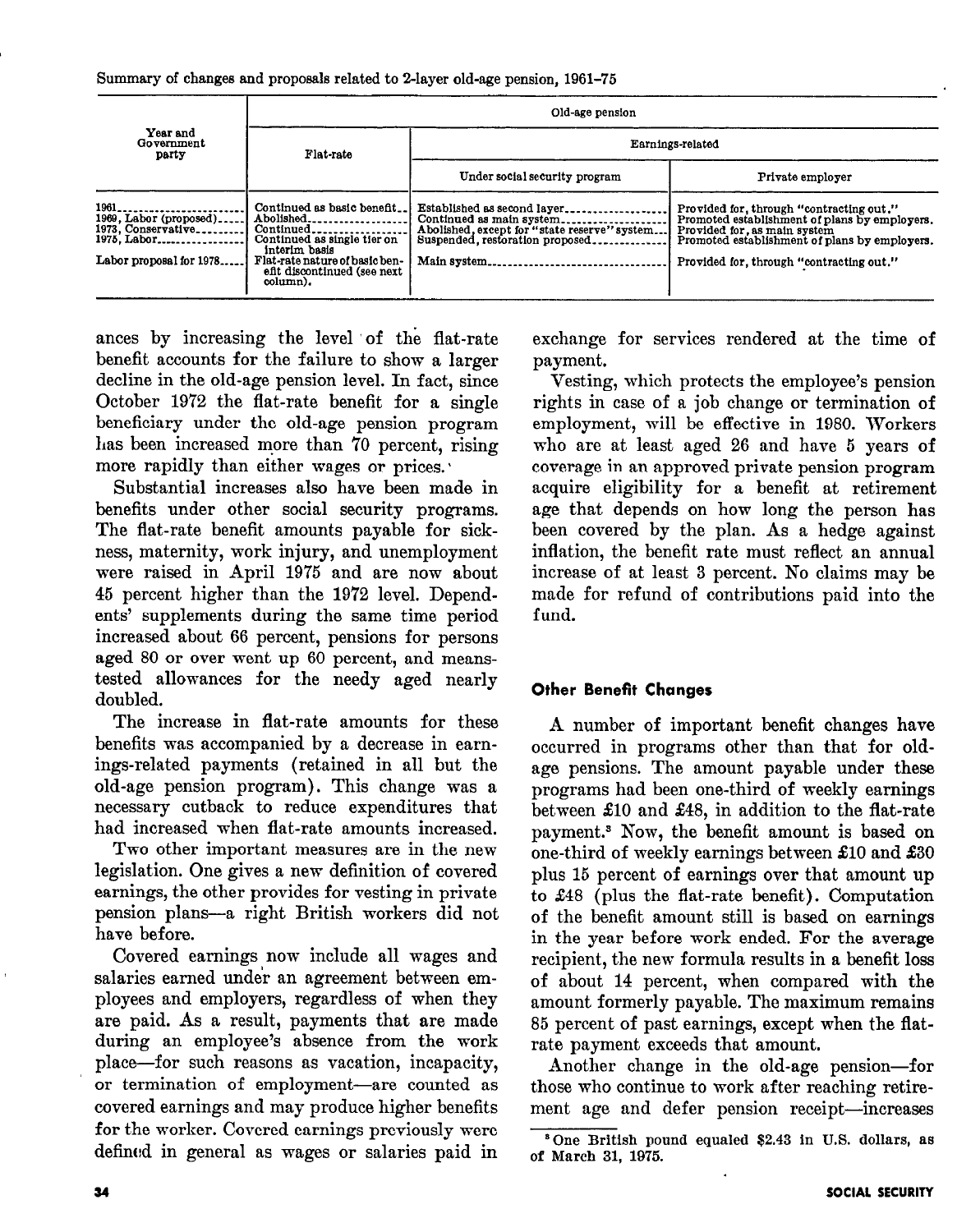the weekly amount by 0.125 percent of earnings, up to age 70 (65 for women). Previously, benefits were increased by a flat amount for each 9 weeks of contribution made after age 65 (60 for women).

No changes have been made in the benefit provisions for dependents' supplements and benefits to the needy elderly aged 80 or over, as well as income-tested benefits that raise the pensions of all needy persons to a specified minimum level of income.

Automatic adjustment of benefits is not made, but the Secretary of State for Social Security Affairs will review benefit levels annually. The adjustments, while primarily based on price changes, may also result from an overview of current wage patterns, standard-of-living levels, and other factors affecting the national economy.

#### **Contributions**

Current changes in the financing and contribution patterns of the social security program are particularly beneficial to persons with very low income because they remove the flat-rate tax required from persons at all income levels. The twotier flat-rate and earnings-related contribution previously in effect is replaced by a single earnings-related tax on all covered earnings up to approximately one and one-half times the average wage in manufacturing. Self-employed persons are subject to special regulations. In addition to contributing a percentage of profits and gains within specified limits, they also pay a flat-rate contribution when their earnings exceed approximately one-third the average wage in manufacturing.

The new contribution rates that finance cash sickness, maternity, and unemployment benefits, as well as the old-age pensions, and 5.5 percent of earnings for employees and 8.5 percent of payroll for employers, up to maximum earnings of \$69 a week for both. The self-employed pay an 8-percent tax on profits and gains between  $\pounds1,600$  and  $\pounds3,600$  a year, and an additional flatrate weekly contribution of  $\pounds2.41$  ( $\pounds2.10$  for women) when earnings exceed £675 annually.

In a further effort to ensure adequate funding for the system, the option for workers to "contract out" of paying full earnings-related contributions has been eliminated. Workers who were

covered by an approved occupational or industrial plan with benefit levels that met Government standards formerly could elect this option. Now, most workers will not be permitted to pay reduced contributions to the public system (married women and widows are among the very few exceptions). Private pension programs are still encouraged, however, as an additional layer of protection.

Women.-Special efforts have been made to expand coverage of married women. The new program calls for compulsory coverage of employed married women, no doubt influenced by the previous voluntary program's failure to have Britain's nearly 4 million working women elect coverage. Married women now must choose between pension plans providing either full or reduced benefits, at corresponding contribution rates. Only women classified as nonemployed persons-that is, those earning less than \$675 a year (about one-half of women's average earnings in manufacturing) are exempt. The contribution rate for full benefits is the same for men and women and entitles the contributor to full benefits of all types. The optional 2.0 percent contribution is applicable primarily toward coverage of old-age and survivor pensions. At age 59, all married women contribute at the reduced (optional) rate-with full benefits-until retirement at age 65, at which time all obligations for contributions end.

An employed widow is given the choice of contributing at the full or reduced rate, with corresponding benefits up to age 60.

Other special groups.—Certain other groups are automatically exempt from paying contributions under the new program but are still covered for flat-rate benefits. Among these are employees earning below El1 a week, self-employed persons with annual earnings below £675, and retired old-age and invalidity pensioners. Low-income earners and the self-employed have the option of paying a voluntary flat-rate contribution of  $\pounds1.90$  a week to qualify for earnings-related oldage pensions and widows' benefits, lump-sum maternity grants, and certain other allowances. The employer's contribution remains at 8.5 percent,, even if the employee chooses a reduced contribution for a reduced benefit.

 $(Continued on page 48)$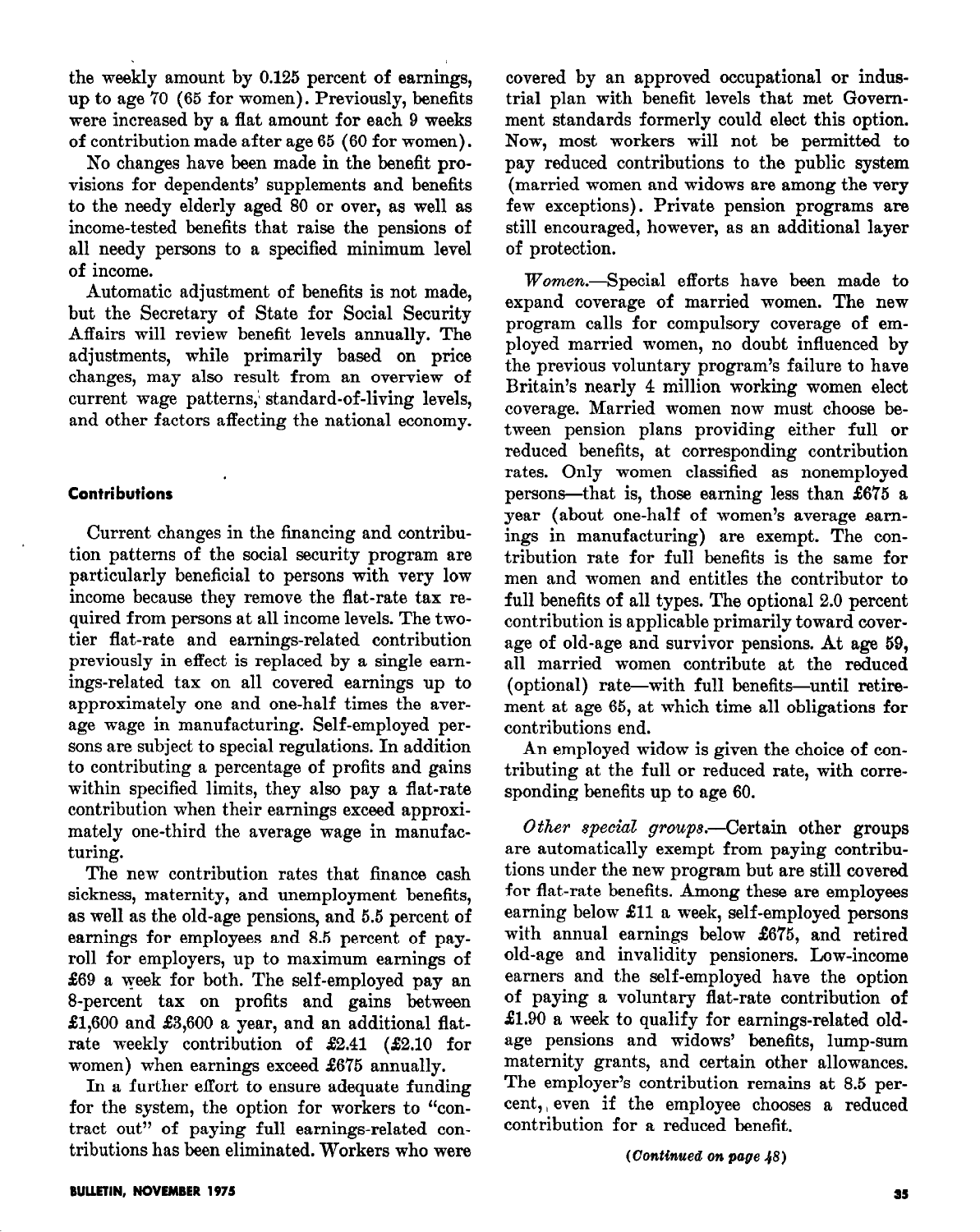TABLE M-14.-OASDHI cash benefits: Estimated number of beneficiaries with monthly benefits in current-payment status, by age group and type of benefit, 1940-76

| $\sim$ $\sim$                                                                                                                                                                       | Total.<br>all ages                                                                                                                                                                                                          | Under<br>age 62                                                                                                                                                                                      | Aged 62 and over                                                                                                                                                                                                          |                                                                                                                                                                           |                                                                                                                                                     |                                                                                                                          |                                                                                                                                                         |                                                                                                                                                                                                                         |                                                                                                                                                                                                                     |                                                                                                                                                                                                      |                                                                                                            |
|-------------------------------------------------------------------------------------------------------------------------------------------------------------------------------------|-----------------------------------------------------------------------------------------------------------------------------------------------------------------------------------------------------------------------------|------------------------------------------------------------------------------------------------------------------------------------------------------------------------------------------------------|---------------------------------------------------------------------------------------------------------------------------------------------------------------------------------------------------------------------------|---------------------------------------------------------------------------------------------------------------------------------------------------------------------------|-----------------------------------------------------------------------------------------------------------------------------------------------------|--------------------------------------------------------------------------------------------------------------------------|---------------------------------------------------------------------------------------------------------------------------------------------------------|-------------------------------------------------------------------------------------------------------------------------------------------------------------------------------------------------------------------------|---------------------------------------------------------------------------------------------------------------------------------------------------------------------------------------------------------------------|------------------------------------------------------------------------------------------------------------------------------------------------------------------------------------------------------|------------------------------------------------------------------------------------------------------------|
| At end of selected month                                                                                                                                                            |                                                                                                                                                                                                                             |                                                                                                                                                                                                      | Total.<br>aged 62<br>and over                                                                                                                                                                                             |                                                                                                                                                                           | Aged 62-64                                                                                                                                          |                                                                                                                          |                                                                                                                                                         | Aged 65 and over                                                                                                                                                                                                        |                                                                                                                                                                                                                     |                                                                                                                                                                                                      |                                                                                                            |
|                                                                                                                                                                                     |                                                                                                                                                                                                                             |                                                                                                                                                                                                      |                                                                                                                                                                                                                           | Total                                                                                                                                                                     | Retired<br>workers                                                                                                                                  | <b>Disabled</b><br>workers                                                                                               | Depend-<br>ents and<br>survivors <sup>t</sup>                                                                                                           | Total                                                                                                                                                                                                                   | Retired<br>workers                                                                                                                                                                                                  | Depend-<br>ents and<br>survivors <sup>1</sup>                                                                                                                                                        | Persons<br>with<br>special<br>ago-72<br>benefits <sup>3</sup>                                              |
| December:<br>1940<br>1945<br>1950<br>1955<br>1956<br>1957<br>1958 (<br>1960<br>1961<br>1962<br>1963<br>1964<br>1965<br>1966<br>1967<br>1968<br>1969<br>1970<br>1971<br>1972<br>1974 | 222<br>1.287<br>3,462<br>7,912<br>9.070<br>11,081<br>12,390<br>13,667<br>14.811<br>16,471<br>18,032<br>19,016<br>19,783<br>20,867<br>22,767<br>23,705<br>24.560<br>25,314<br>26,229<br>27,292<br>28,476<br>29,868<br>30.854 | 75<br>510<br>877<br>1,622<br>1,701<br>2,009<br>2,231<br>2,560<br>2,883<br>3,406<br>3,858<br>4,109<br>4,274<br>4.735<br>5,199<br>5,491<br>5.829<br>6.088<br>6,380<br>6.744<br>7,160<br>7,577<br>7,860 | 147<br>777<br>2.586<br>6,291<br>7.369<br>9,072<br>10,159<br>11,107<br>11.928<br>13,065<br>14,174<br>14,907<br>15,509<br>16,132<br>17,568<br>18,214<br>18,733<br>19,226<br>19,849<br>20,548<br>21,316<br>22, 201<br>22,994 | 8<br>2<br>338<br>729<br>837<br>968<br>1.041<br>1,375<br>1.659<br>1,748<br>1,848<br>1.854<br>1.954<br>2,013<br>2,096<br>2.195<br>2,332<br>2,479<br>2.665<br>2,835<br>2,968 | 113<br>266<br>290<br>334<br>357<br>648<br>878<br>946<br>998<br>992<br>1.028<br>1,040<br>1,084<br>1,141<br>1,225<br>1,333<br>1.440<br>1,560<br>1,628 | 46<br>77<br>105<br>127<br>141<br>156<br>163<br>183<br>197<br>230<br>258<br>283<br>304<br>322<br>352<br>390<br>420<br>468 | $\mathcal{E}$<br>2<br>225<br>417<br>461<br>520<br>557<br>586<br>630<br>639<br>667<br>665<br>696<br>714<br>720<br>751<br>785<br>794<br>835<br>856<br>878 | 147<br>776<br>2.585<br>6,287<br>7,031<br>8.343<br>9,322<br>10,139<br>10,887<br>11,690<br>12,515<br>13.159<br>13,661<br>14,278<br>15.614<br>16,202<br>16,635<br>17,031<br>17,517<br>18,069<br>18,651<br>19,456<br>20,026 | 112<br>518<br>$1,771$<br>4,474<br>4,999<br>5.931<br>6,621<br>7,191<br>7.704<br>8,277<br>8,865<br>9.318<br>9.671<br>10.108<br>10,631<br>10,979<br>11,337<br>11,682<br>12,122<br>12,594<br>13.115<br>13.805<br>14,331 | 35<br>258<br>814<br>1.812<br>2,032<br>2.411<br>2,701<br>2.948<br>3.183<br>3.413<br>3.650<br>3,841<br>3,990<br>4.169<br>4.349<br>4.494<br>4.622<br>4,746<br>4,861<br>5,003<br>5.126<br>5,294<br>5,417 | ---------<br>.<br>.<br>-------<br>---------<br>634<br>729<br>676<br>608<br>534<br>472<br>410<br>359<br>278 |
| 1974<br>July<br>August<br>September<br>October<br>November<br>December                                                                                                              | 30,270<br>30,374<br>30,477<br>30.597<br>30.745<br>30,854                                                                                                                                                                    | 7.618<br>7,653<br>7,686<br>7,733<br>7,807<br>7,860                                                                                                                                                   | 22.652<br>22,721<br>22,791<br>22,864<br>22,938<br>22,994                                                                                                                                                                  | 2,948<br>2,957<br>2.959<br>2,960<br>2,969<br>2,968                                                                                                                        | 1.633<br>1.636<br>1,634<br>1.629<br>1.632<br>1,628                                                                                                  | 441<br>445<br>448<br>453<br>469<br>463                                                                                   | 874<br>876<br>877<br>877<br>879<br>878                                                                                                                  | 19.704<br>19,764<br>19,832<br>19.904<br>19,968<br>20,026                                                                                                                                                                | 14,027<br>14.099<br>14,154<br>14,217<br>14,276<br>14,331                                                                                                                                                            | 5,351<br>5,366<br>5,381<br>5,396<br>5.406<br>5,417                                                                                                                                                   | 326<br>808<br>297<br>292<br>286<br>279                                                                     |
| 1975<br>January<br>March<br>April<br>May<br>June <sub>------</sub> ---------------------<br>July                                                                                    | 30.981<br>31,066<br>31.130<br>31,218<br>31,356<br>31,369<br>31,385                                                                                                                                                          | 7.899<br>7,945<br>7,995<br>8,043<br>8.110<br>8.073<br>7,988                                                                                                                                          | 23,082<br>23,122<br>23,134<br>23,174<br>23,246<br>23.296<br>23,398                                                                                                                                                        | 3.006<br>3.015<br>3.027<br>3.046<br>3.073<br>3,074<br>3,100                                                                                                               | 1.663<br>1,006<br>1,674<br>1,685<br>1,702<br>1,704<br>1,722                                                                                         | 466<br>470<br>474<br>479<br>484<br>486<br>485                                                                            | 877<br>879<br>879<br>881<br>886<br>886<br>892                                                                                                           | 20,077<br>20,107<br>20,107<br>20,129<br>20.173<br>20.222<br>20,298                                                                                                                                                      | 14,378<br>14,404<br>14,406<br>14,428<br>14,464<br>14,507<br>14,572                                                                                                                                                  | 5,427<br>5.435<br>5.440<br>5,446<br>5.457<br>5.469<br>5.486                                                                                                                                          | 272<br>267<br>262<br>255<br>251<br>246<br>241                                                              |

[In thousands. Adjusted to exclude duplication arising from dual entitlement; see the 1973 Annual Statistical Supplement, p. 11]

1 Includes dependents of disabled workers. s Authorimd by 1sSa legislation for prmns efed 72 and over not insured under the regular or transitional prov ions oft e locial l3ecurity Act.

\*Lesstban300. 4 November data; Deeamber data not available.

### SOCIAL SECURITY ABROAD FUTURE PLANS

It is important to emphasize that the new legislation consolidates funding of the work injury and health care programs-previously financed separately-with cash sickness and maternity benefits, unemployment benefits, and old-age and survivor pensions. The Government continues to finance the family allowance program and to maintain an 18-percent share in the total cost of all programs.

 $(Continued from page 35)$  The provisions enacted by the previous Conservative Government called on private industry to provide an earnings-related pension. For those not covered by such plans, coverage was to be provided under the Government's "state reserve" system. The current Labor Government believes that the earnings-related benefits under the proposed Government program would be too low, particularly for women and low-income workers. To raise the benefit level of these workers, current proposals call for switching the emphasis